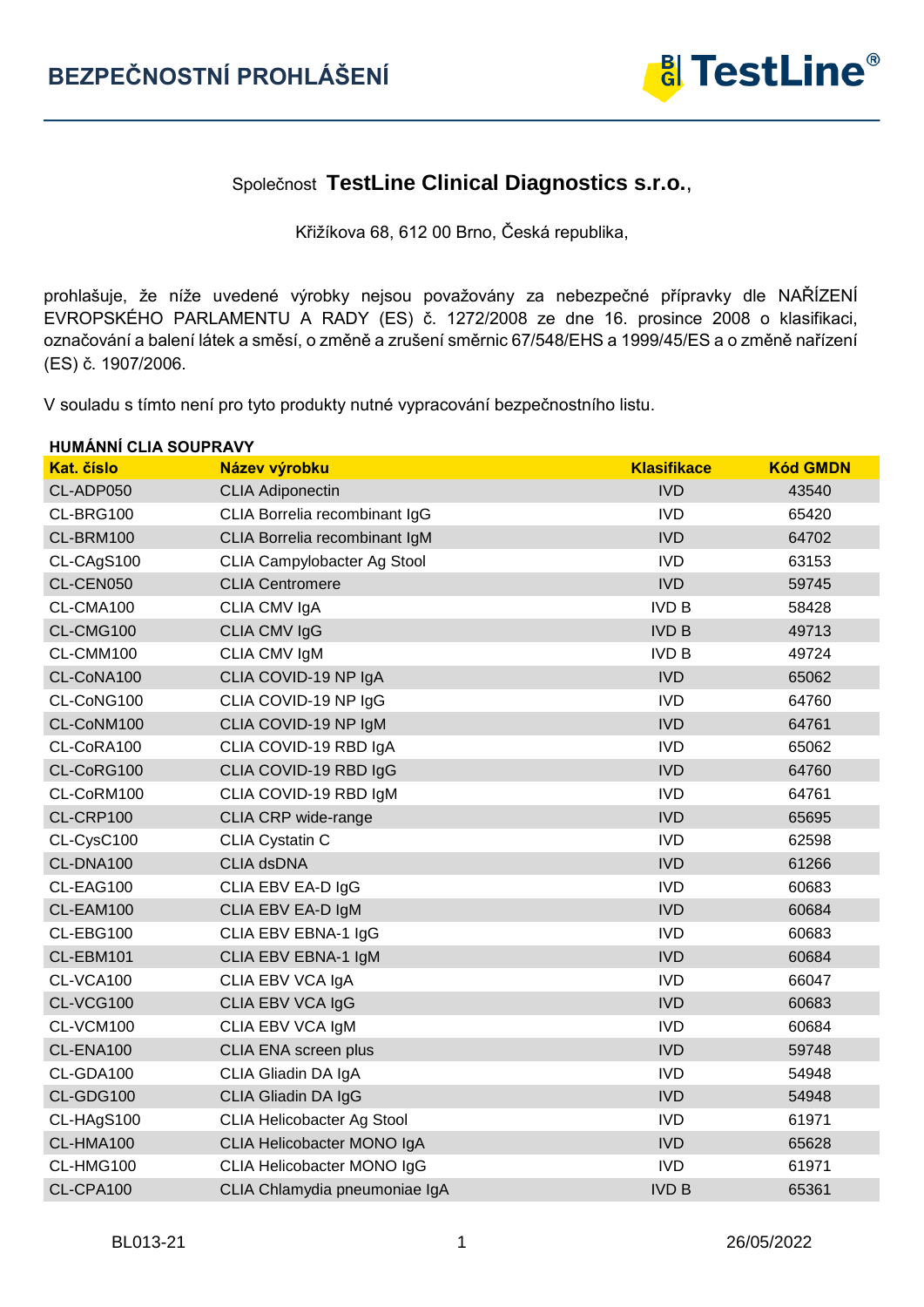

| CL-CPG100        | CLIA Chlamydia pneumoniae IgG  | <b>IVD B</b> | 65362 |
|------------------|--------------------------------|--------------|-------|
| CL-CPM100        | CLIA Chlamydia pneumoniae IgM  | <b>IVD B</b> | 65363 |
| CL-ChtA100       | CLIA Chlamydia trachomatis IgA | <b>IVD B</b> | 63332 |
| CL-ChtG100       | CLIA Chlamydia trachomatis IgG | <b>IVD B</b> | 63328 |
| CL-ChtM100       | CLIA Chlamydia trachomatis IgM | <b>IVD B</b> | 65360 |
| <b>CL-IL6100</b> | CLIA IL-6                      | <b>IVD</b>   | 53858 |
| CL-Jo1050        | CLIA Jo-1                      | <b>IVD</b>   | 59067 |
| CL-MxA050        | <b>CLIA MxA</b>                | <b>IVD</b>   | 65778 |
| CL-PCT100        | <b>CLIA Procalcitonin</b>      | <b>IVD</b>   | 58731 |
| CL-RubG100       | CLIA Rubella IgG               | <b>IVD B</b> | 60990 |
| CL-RubM100       | CLIA Rubella IgM               | <b>IVD B</b> | 60991 |
| CL-Scl050        | CLIA Scl-70                    | <b>IVD</b>   | 59747 |
| CL-Sm0050        | CLIA Sm                        | <b>IVD</b>   | 59888 |
| CL-SSA050        | <b>CLIA SS-A</b>               | <b>IVD</b>   | 59744 |
| CL-Ro5250        | CLIA SS-A/Ro52                 | <b>IVD</b>   | 59744 |
| CL-Ro6050        | CLIA SS-A/Ro60                 | <b>IVD</b>   | 59744 |
| CL-SSB050        | <b>CLIA SS-B</b>               | <b>IVD</b>   | 61221 |
| CL-TBG100        | <b>CLIA TBE Virus IgG</b>      | <b>IVD</b>   | 65639 |
| CL-TBM050        | CLIA TBE Virus IgM             | <b>IVD</b>   | 65640 |
| CL-tTA100        | CLIA Transglutaminase IgA      | <b>IVD</b>   | 58965 |
| CL-tTG100        | CLIA Transglutaminase IgG      | <b>IVD</b>   | 58965 |
| CL-RNP050        | <b>CLIA U1RNP</b>              | <b>IVD</b>   | 59857 |
| CL-UMOD050       | <b>CLIA Uromodulin</b>         | <b>IVD</b>   | 61293 |

#### **HUMÁNNÍ CLIA SOUPRAVY – KONTROLNÍ SADA**

| <b>Kat. číslo</b> | Název výrobku    | <b>Klasifikace</b>       | <b>Kód GMDN</b> |
|-------------------|------------------|--------------------------|-----------------|
| <b>CL-XXXXCON</b> | Control set CLIA | $\overline{\phantom{0}}$ |                 |

**HUMÁNNÍ ELISA SOUPRAVY** *Platí také pro EIA soupravy ve verzi Smartkit.*

| <b>Kat. číslo</b> | <b><i>Profit take pro Enviroppidity versition and that</i></b><br>Název výrobku | <b>Klasifikace</b> | <b>Kód GMDN</b> |
|-------------------|---------------------------------------------------------------------------------|--------------------|-----------------|
| AdA096            | EIA Adenovirus IgA                                                              | <b>IVD</b>         | 49867           |
| AdG096            | EIA Adenovirus IgG                                                              | IVD                | 49869           |
| AdM096            | EIA Adenovirus IgM                                                              | <b>IVD</b>         | 49872           |
| <b>ScA096</b>     | EIA ASCA IgA                                                                    | <b>IVD</b>         | 52100           |
| <b>ScG096</b>     | EIA ASCA IgG                                                                    | <b>IVD</b>         | 52108           |
| BppA96            | EIA Bordetella parapertussis IgA                                                | <b>IVD</b>         | 50512           |
| BppG96            | EIA Bordetella parapertussis IgG                                                | IVD.               | 50512           |
| BppM96            | EIA Bordetella parapertussis IgM                                                | IVD                | 50512           |
| BpAT96            | EIA Bordetella pertussis Toxin IgA                                              | IVD.               | 50517           |
| BpGT96            | EIA Bordetella pertussis Toxin IgG                                              | IVD                | 50521           |
| BpMT96            | EIA Bordetella pertussis Toxin IgM                                              | IVD.               | 50525           |
| <b>BaM192</b>     | EIA Borrelia afzelii IgM (192)                                                  | <b>IVD</b>         | 50585           |
| BaGVD2            | EIA Borrelia afzelii VIsE IgG (192)                                             | <b>IVD</b>         | 50581           |
| <b>BsM096</b>     | EIA Borrelia b. sensu stricto IgM                                               | IVD                | 50564           |
| BsGV96            | EIA Borrelia b. sensu stricto VIsE IgG                                          | IVD.               | 50560           |
| <b>BgM192</b>     | EIA Borrelia garinii IgM (192)                                                  | <b>IVD</b>         | 50597           |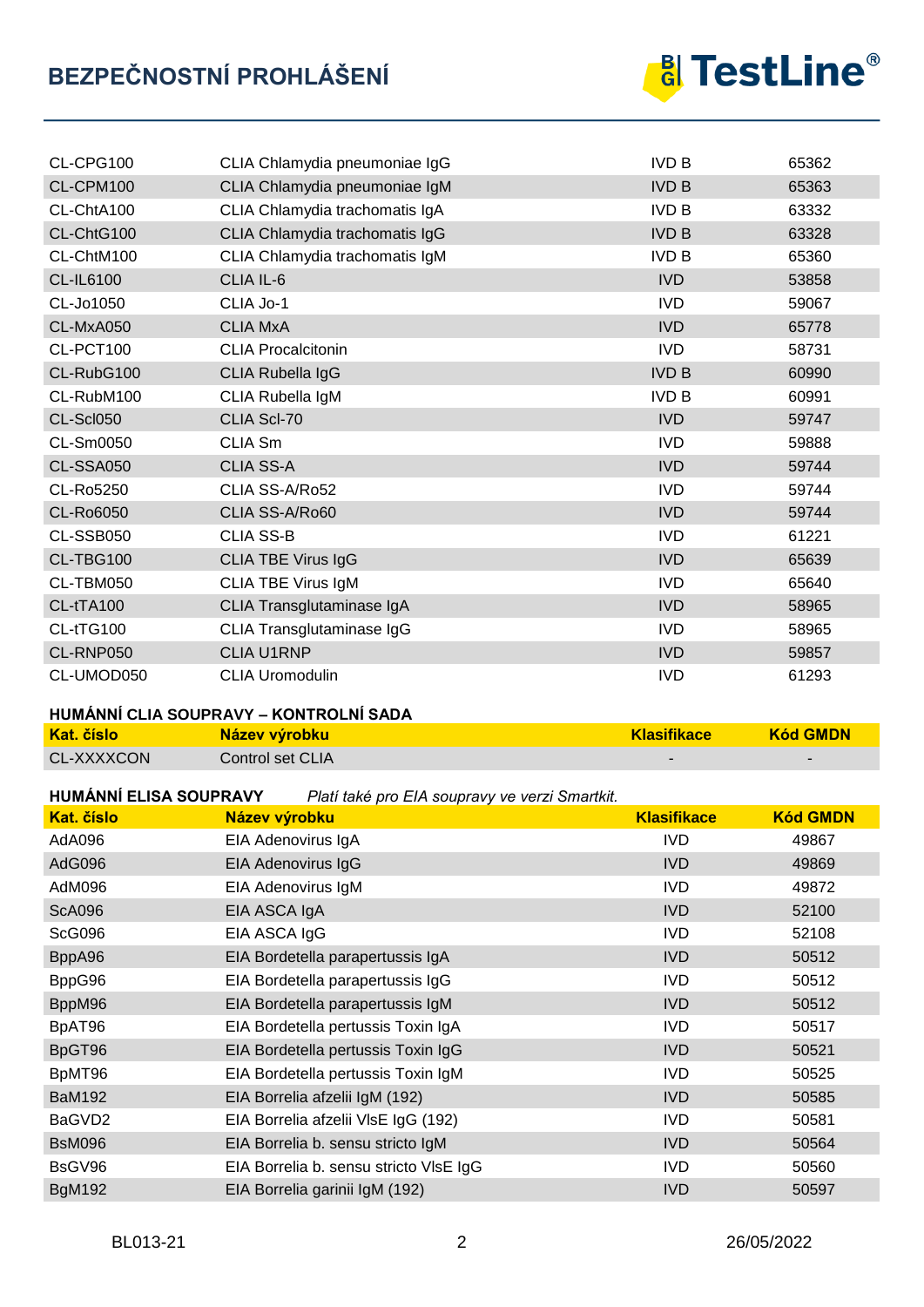

| BgGVD2        | EIA Borrelia garinii VIsE IgG (192) | <b>IVD</b>   | 50593 |
|---------------|-------------------------------------|--------------|-------|
| <b>BM0096</b> | EIA Borrelia IgM                    | <b>IVD</b>   | 50564 |
| <b>BrG192</b> | EIA Borrelia recombinant IgG (192)  | <b>IVD</b>   | 50560 |
| <b>BrM192</b> | EIA Borrelia recombinant IgM (192)  | <b>IVD</b>   | 50564 |
| <b>BGV096</b> | EIA Borrelia VIsE IgG               | <b>IVD</b>   | 50560 |
| CCPA96        | EIA CCP IgA                         | <b>IVD</b>   | 54896 |
| CCPG96        | EIA CCP IgG                         | <b>IVD</b>   | 54896 |
| <b>CEN096</b> | <b>EIA Centromere</b>               | <b>IVD</b>   | 54886 |
| <b>CMA096</b> | EIA CMV IgA                         | <b>IVD B</b> | 49729 |
| <b>CMG096</b> | EIA CMV IgG                         | <b>IVD B</b> | 49729 |
| <b>CMM096</b> | EIA CMV IgM                         | <b>IVD B</b> | 49729 |
| CoNA96        | EIA COVID-19 NP IgA                 | <b>IVD</b>   | 64830 |
| CoNG96        | EIA COVID-19 NP IgG                 | <b>IVD</b>   | 64824 |
| CoNM96        | EIA COVID-19 NP IgM                 | <b>IVD</b>   | 64800 |
| CoRA96        | EIA COVID-19 RBD IgA                | <b>IVD</b>   | 64830 |
| CoRG96        | EIA COVID-19 RBD IgG                | <b>IVD</b>   | 64824 |
| CoRM96        | EIA COVID-19 RBD IgM                | <b>IVD</b>   | 64800 |
| <b>DNA096</b> | EIA dsDNA                           | <b>IVD</b>   | 54902 |
| <b>EAG096</b> | EIA EBV EA-D IgG                    | <b>IVD</b>   | 49682 |
| <b>EAM096</b> | EIA EBV EA-D IgM                    | <b>IVD</b>   | 49682 |
| <b>EBG096</b> | EIA EBV EBNA-1 IgG                  | <b>IVD</b>   | 49677 |
| <b>EBM096</b> | EIA EBV EBNA-1 IgM                  | <b>IVD</b>   | 49677 |
| <b>VCA096</b> | EIA EBV VCA IgA                     | <b>IVD</b>   | 49657 |
| <b>VCG096</b> | EIA EBV VCA IgG                     | <b>IVD</b>   | 49657 |
| <b>VCM096</b> | EIA EBV VCA IgM                     | <b>IVD</b>   | 49657 |
| <b>ENA012</b> | EIA ENA profile                     | <b>IVD</b>   | 54823 |
| ENAp12        | EIA ENA profile plus                | <b>IVD</b>   | 54823 |
| <b>ENA096</b> | EIA ENA screen plus                 | <b>IVD</b>   | 54823 |
| GDA096        | EIA Gliadin DA IgA                  | <b>IVD</b>   | 54947 |
| <b>GDG096</b> | EIA Gliadin DA IgG                  | <b>IVD</b>   | 54947 |
| GIA096        | EIA Gliadin IgA                     | <b>IVD</b>   | 54947 |
| <b>GIG096</b> | EIA Gliadin IgG                     | <b>IVD</b>   | 54947 |
| <b>HMA096</b> | EIA Helicobacter MONO IgA           | <b>IVD</b>   | 51004 |
| <b>HMG096</b> | EIA Helicobacter MONO IgG           | <b>IVD</b>   | 51008 |
| <b>HMM096</b> | EIA Helicobacter MONO IgM           | <b>IVD</b>   | 51012 |
| <b>HS1G96</b> | EIA HSV 1 IgG                       | <b>IVD</b>   | 49534 |
| <b>HS1M96</b> | EIA HSV 1 IgM                       | <b>IVD</b>   | 49534 |
| <b>HS2G96</b> | EIA HSV 2 IgG                       | <b>IVD</b>   | 49534 |
| <b>HS2M96</b> | EIA HSV 2 IgM                       | <b>IVD</b>   | 49534 |
| HSVG96        | EIA HSV 1+2 IgG                     | <b>IVD</b>   | 49534 |
| HSVM96        | EIA HSV 1+2 IgM                     | <b>IVD</b>   | 49534 |
| <b>ChA096</b> | EIA Chlamydia IgA                   | <b>IVD B</b> | 50720 |
| ChG096        | EIA Chlamydia IgG                   | <b>IVD B</b> | 50722 |
| <b>ChM096</b> | EIA Chlamydia IgM                   | <b>IVD B</b> | 50724 |
| ChpA96        | EIA Chlamydia pneumoniae IgA        | <b>IVD B</b> | 50741 |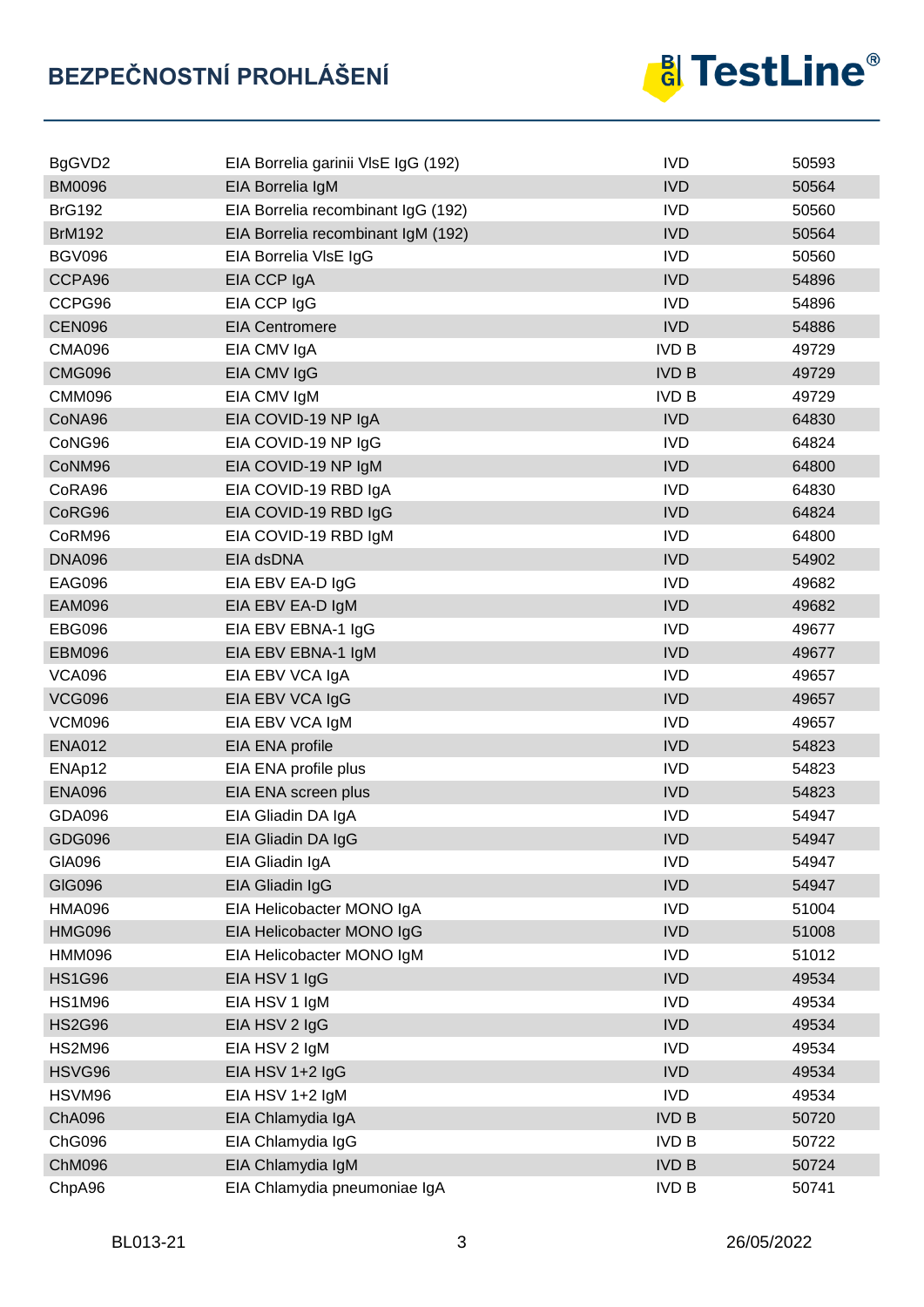

| ChpG96        | EIA Chlamydia pneumoniae IgG     | <b>IVD B</b> | 50737 |
|---------------|----------------------------------|--------------|-------|
| ChpM96        | EIA Chlamydia pneumoniae IgM     | <b>IVD B</b> | 50733 |
| CpAR96        | EIA Chlamydia pneumoniae REC IgA | <b>IVD B</b> | 50741 |
| CpGR96        | EIA Chlamydia pneumoniae REC IgG | <b>IVD B</b> | 50737 |
| ChtA96        | EIA Chlamydia trachomatis IgA    | <b>IVD B</b> | 50773 |
| ChtG96        | EIA Chlamydia trachomatis IgG    | <b>IVD B</b> | 50768 |
| ChtM96        | EIA Chlamydia trachomatis IgM    | <b>IVD B</b> | 50763 |
| InAA96        | EIA Influenza A IgA              | <b>IVD</b>   | 49183 |
| InAG96        | EIA Influenza A IgG              | <b>IVD</b>   | 49178 |
| InAM96        | EIA Influenza A IgM              | <b>IVD</b>   | 49173 |
| InBA96        | EIA Influenza B IgA              | <b>IVD</b>   | 49219 |
| InBG96        | EIA Influenza B IgG              | <b>IVD</b>   | 49214 |
| InBM96        | EIA Influenza B IgM              | <b>IVD</b>   | 49209 |
| Jo1096        | EIA Jo-1                         | <b>IVD</b>   | 55005 |
| MeG096        | EIA Measles IgG                  | <b>IVD</b>   | 49287 |
| MeM096        | EIA Measles IgM                  | <b>IVD</b>   | 49280 |
| <b>MiA096</b> | EIA Milk IgA                     | <b>IVD</b>   | 41410 |
| <b>MiG096</b> | EIA Milk IgG                     | <b>IVD</b>   | 41410 |
| <b>MiM096</b> | EIA Milk IgM                     | <b>IVD</b>   | 41410 |
| MuA096        | EIA Mumps IgA                    | <b>IVD</b>   | 49338 |
| MuG096        | EIA Mumps IgG                    | <b>IVD</b>   | 49338 |
| <b>MuM096</b> | EIA Mumps IgM                    | <b>IVD</b>   | 49338 |
| <b>MyA096</b> | EIA Mycoplasma IgA               | <b>IVD</b>   | 51212 |
| MyG096        | EIA Mycoplasma IgG               | <b>IVD</b>   | 51207 |
| <b>MyM096</b> | EIA Mycoplasma IgM               | <b>IVD</b>   | 51202 |
| MyAR96        | EIA Mycoplasma REC IgA           | <b>IVD</b>   | 51212 |
| MyGR96        | EIA Mycoplasma REC IgG           | <b>IVD</b>   | 51207 |
| MyMR96        | EIA Mycoplasma REC IgM           | <b>IVD</b>   | 51202 |
| PaiA96        | EIA Parainfluenza mix IgA        | <b>IVD</b>   | 49388 |
| PaiG96        | EIA Parainfluenza mix IgG        | IVD          | 49384 |
| PaiM96        | EIA Parainfluenza mix IgM        | <b>IVD</b>   | 49380 |
| <b>PVG096</b> | EIA Parvovirus B19 IgG           | <b>IVD</b>   | 50157 |
| <b>PVM096</b> | EIA Parvovirus B19 IgM           | <b>IVD</b>   | 50164 |
| <b>PCG096</b> | EIA PCP IgG                      | <b>IVD</b>   | 51783 |
| <b>RFA096</b> | EIA RF IgA                       | <b>IVD</b>   | 55107 |
| <b>RFG096</b> | EIA RF IgG                       | <b>IVD</b>   | 55107 |
| <b>RFM096</b> | EIA RF IgM                       | <b>IVD</b>   | 55107 |
| RF0096        | EIA RF screen                    | <b>IVD</b>   | 54845 |
| <b>RSA096</b> | EIA RSV IgA                      | <b>IVD</b>   | 49519 |
| <b>RSG096</b> | EIA RSV IgG                      | <b>IVD</b>   | 49513 |
| <b>RSM096</b> | EIA RSV IgM                      | <b>IVD</b>   | 49508 |
| RubG96        | EIA Rubella IgG                  | <b>IVD B</b> | 50265 |
| RubM96        | EIA Rubella IgM                  | <b>IVD B</b> | 50268 |
| <b>Scl096</b> | EIA Scl-70                       | <b>IVD</b>   | 55126 |
| Sm0096        | EIA Sm                           | <b>IVD</b>   | 55160 |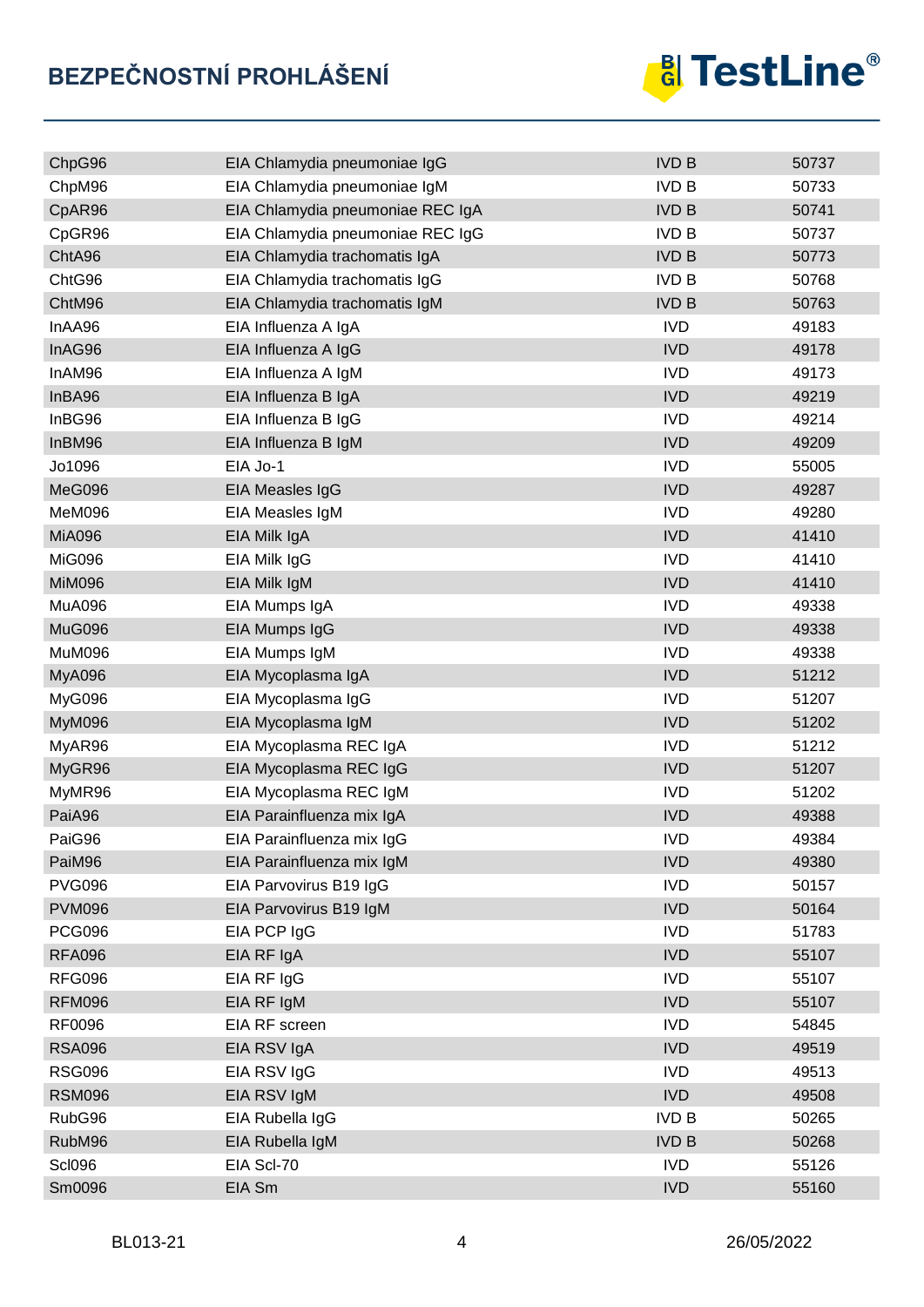# **BEZPEČNOSTNÍ PROHLÁŠENÍ**



| <b>SSA096</b> | EIA SS-A                     | <b>IVD</b>   | 55129 |
|---------------|------------------------------|--------------|-------|
| Ro5296        | EIA SS-A/Ro52                | <b>IVD</b>   | 55129 |
| Ro6096        | EIA SS-A/Ro60                | <b>IVD</b>   | 55129 |
| <b>SSB096</b> | EIA SS-B                     | <b>IVD</b>   | 55132 |
| <b>TBG096</b> | EIA TBE Virus IgG            | <b>IVD</b>   | 49027 |
| <b>TBM096</b> | EIA TBE Virus IgM            | <b>IVD</b>   | 49023 |
| <b>TBE096</b> | EIA TBEV Ig                  | <b>IVD</b>   | 49031 |
| TeTG96        | EIA Tetanus Toxoid IgG       | <b>IVD</b>   | 50874 |
| Tg0096        | EIA Thyroglobulin IgG        | <b>IVD</b>   | 54372 |
| TPOx96        | EIA Thyroid Peroxidase IgG   | <b>IVD</b>   | 55203 |
| <b>TcA096</b> | EIA Toxocara IgA             | <b>IVD</b>   | 52418 |
| <b>TcG096</b> | EIA Toxocara IgG             | <b>IVD</b>   | 52418 |
| TgA096        | EIA Toxoplasma IgA           | <b>IVD B</b> | 52444 |
| <b>TgE096</b> | EIA Toxoplasma IgE           | <b>IVD B</b> | 52444 |
| <b>TgG096</b> | EIA Toxoplasma IgG           | <b>IVD B</b> | 52444 |
| <b>TgM096</b> | EIA Toxoplasma IgM           | <b>IVD B</b> | 52444 |
| tTA096        | EIA Transglutaminase IgA     | <b>IVD</b>   | 55223 |
| tTG096        | EIA Transglutaminase IgG     | <b>IVD</b>   | 55223 |
| TpG096        | EIA Treponema pallidum IgG   | <b>IVD</b>   | 51804 |
| TpM096        | EIA Treponema pallidum IgM   | <b>IVD</b>   | 51809 |
| Tp0096        | EIA Treponema pallidum TOTAL | <b>IVD</b>   | 51798 |
| <b>RNP096</b> | EIA U1RNP                    | <b>IVD</b>   | 55165 |
| VZVA96        | EIA VZV IgA                  | <b>IVD</b>   | 49639 |
| VZVG96        | EIA VZV IgG                  | <b>IVD</b>   | 49639 |
| VZVM96        | EIA VZV IgM                  | <b>IVD</b>   | 49639 |
| YeA096        | EIA Yersinia IgA             | <b>IVD</b>   | 51900 |
| YeG096        | EIA Yersinia IgG             | <b>IVD</b>   | 51904 |
| YeM096        | EIA Yersinia IgM             | <b>IVD</b>   | 51912 |

#### **HUMÁNNÍ IMUNOBLOT SOUPRAVY**

| <b>Kat. číslo</b>  | Název výrobku                           | <b>Klasifikace</b> | <b>Kód GMDN</b> |
|--------------------|-----------------------------------------|--------------------|-----------------|
| TcGB16             | <b>BLOT Toxocara IgG</b>                | <b>IVD</b>         | 52421           |
| ANAL <sub>20</sub> | <b>BLOT-LINE ANA</b>                    | <b>IVD</b>         | 54810           |
| ApGL10             | <b>BLOT-LINE Anaplasma IgG</b>          | <b>IVD</b>         | 51345           |
| ApML10             | BLOT-LINE Anaplasma IgM                 | <b>IVD</b>         | 51341           |
| <b>ANC3L20</b>     | <b>BLOT-LINE ANCA-3</b>                 | <b>IVD</b>         | 55063           |
| BpAL20             | <b>BLOT-LINE Bordetella IgA</b>         | <b>IVD</b>         | 50512           |
| BpGL20             | <b>BLOT-LINE Bordetella IgG</b>         | <b>IVD</b>         | 50512           |
| BpML20             | <b>BLOT-LINE Bordetella IgM</b>         | <b>IVD</b>         | 50512           |
| BaGL20             | BLOT-LINE Borrelia afzelii IgG          | <b>IVD</b>         | 50555           |
| BaML20             | BLOT-LINE Borrelia afzelii IgM          | <b>IVD</b>         | 50555           |
| BsGL20             | BLOT-LINE Borrelia b. sensu stricto IgG | <b>IVD</b>         | 50555           |
| BsML20             | BLOT-LINE Borrelia b. sensu stricto IgM | <b>IVD</b>         | 50555           |
| BgGL20             | BLOT-LINE Borrelia garinii IgG          | <b>IVD</b>         | 50555           |
| BgML20             | BLOT-LINE Borrelia garinii IgM          | <b>IVD</b>         | 50555           |
| <b>BGL020</b>      | <b>BLOT-LINE Borrelia/HGA IgG</b>       | <b>IVD</b>         | 50555           |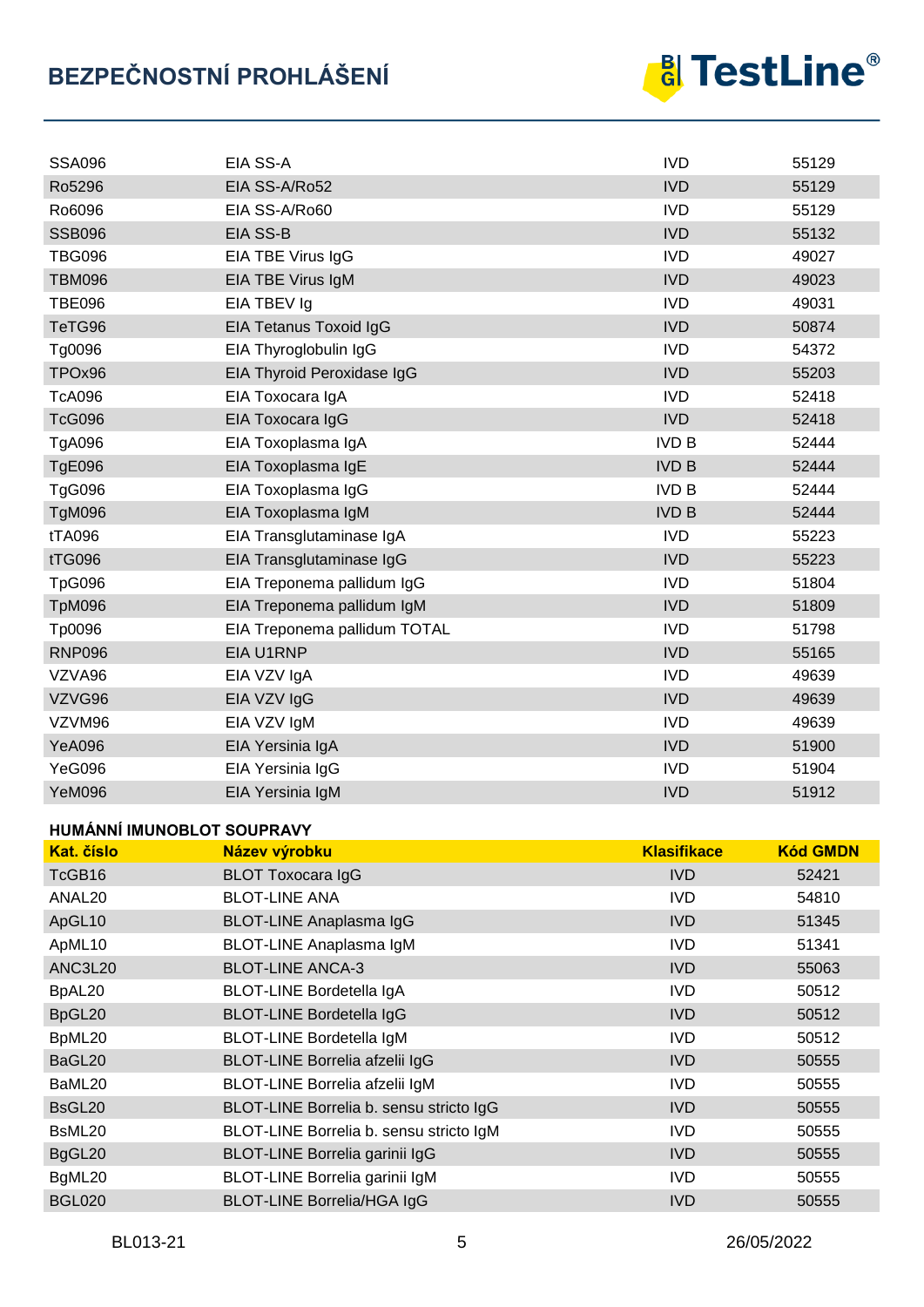

| <b>BML020</b>      | <b>BLOT-LINE Borrelia/HGA IgM</b>   | <b>IVD</b>   | 50555 |
|--------------------|-------------------------------------|--------------|-------|
| CMGL20             | <b>BLOT-LINE CMV IgG</b>            | <b>IVD B</b> | 49735 |
| CMML20             | <b>BLOT-LINE CMV IgM</b>            | <b>IVD B</b> | 49735 |
| EBAL20             | <b>BLOT-LINE EBV IgA</b>            | <b>IVD</b>   | 62754 |
| EBGL20             | <b>BLOT-LINE EBV IgG</b>            | <b>IVD</b>   | 49669 |
| EBML20             | <b>BLOT-LINE EBV IgM</b>            | <b>IVD</b>   | 49667 |
| ENAL <sub>20</sub> | <b>BLOT-LINE ENA plus</b>           | <b>IVD</b>   | 54824 |
| HpAL20             | <b>BLOT-LINE Helicobacter IgA</b>   | <b>IVD</b>   | 51020 |
| HpGL20             | <b>BLOT-LINE Helicobacter IgG</b>   | <b>IVD</b>   | 51020 |
| <b>CAL020</b>      | <b>BLOT-LINE Chlamydia IgA</b>      | <b>IVD B</b> | 50720 |
| <b>CGL020</b>      | <b>BLOT-LINE Chlamydia IgG</b>      | <b>IVD B</b> | 50722 |
| CpAL <sub>20</sub> | BLOT-LINE Chlamydia pneumoniae IgA  | <b>IVD B</b> | 50720 |
| CpGL20             | BLOT-LINE Chlamydia pneumoniae IgG  | <b>IVD B</b> | 50722 |
| CpML20             | BLOT-LINE Chlamydia pneumoniae IgM  | <b>IVD B</b> | 50748 |
| CtAL <sub>20</sub> | BLOT-LINE Chlamydia trachomatis IgA | <b>IVD B</b> | 50792 |
| CtGL20             | BLOT-LINE Chlamydia trachomatis IgG | <b>IVD B</b> | 50792 |
| MyAL20             | BLOT-LINE Mycoplasma IgA            | <b>IVD</b>   | 51197 |
| MyGL20             | <b>BLOT-LINE Mycoplasma IgG</b>     | <b>IVD</b>   | 51197 |
| MyML20             | BLOT-LINE Mycoplasma IgM            | <b>IVD</b>   | 51197 |
| TgAL20             | BLOT-LINE Toxoplasma IgA            | <b>IVD B</b> | 52458 |
| TgGL20             | <b>BLOT-LINE Toxoplasma IgG</b>     | <b>IVD B</b> | 52458 |
| TgML20             | <b>BLOT-LINE Toxoplasma IgM</b>     | <b>IVD B</b> | 52458 |
| TpGL20             | <b>BLOT-LINE Treponema IgG</b>      | <b>IVD</b>   | 51818 |
| TpML20             | <b>BLOT-LINE Treponema IgM</b>      | <b>IVD</b>   | 51818 |
| <b>YAL020</b>      | <b>BLOT-LINE Yersinia IgA</b>       | <b>IVD</b>   | 51890 |
| <b>YGL020</b>      | <b>BLOT-LINE Yersinia IgG</b>       | <b>IVD</b>   | 51890 |
| <b>YML020</b>      | <b>BLOT-LINE Yersinia IgM</b>       | <b>IVD</b>   | 51890 |
| BD-BpAL24          | BlueBLOT-LINE Bordetella IgA        | <b>IVD</b>   | 50512 |
| BD-BpGL24          | <b>BlueBLOT-LINE Bordetella IgG</b> | <b>IVD</b>   | 50512 |
| BD-BGL024          | <b>BlueBLOT-LINE Borrelia IgG</b>   | <b>IVD</b>   | 50555 |
| BD-BML024          | <b>BlueBLOT-LINE Borrelia IgM</b>   | <b>IVD</b>   | 50555 |
| BD-EBGL24          | <b>BlueBLOT-LINE EBV IgG</b>        | <b>IVD</b>   | 49669 |
| BD-EBML24          | BlueBLOT-LINE EBV IgM               | <b>IVD</b>   | 49667 |
| BD-HpAL24          | BlueBLOT-LINE Helicobacter IgA      | <b>IVD</b>   | 51020 |
| BD-HpGL24          | BlueBLOT-LINE Helicobacter IgG      | <b>IVD</b>   | 51020 |
| BD-CAL024          | BlueBLOT-LINE Chlamydia IgA         | <b>IVD B</b> | 50720 |
| BD-CGL024          | BlueBLOT-LINE Chlamydia IgG         | <b>IVD B</b> | 50722 |
| BD-MyAL24          | BlueBLOT-LINE Mycoplasma IgA        | <b>IVD</b>   | 51197 |
| BD-MyGL24          | BlueBLOT-LINE Mycoplasma IgG        | <b>IVD</b>   | 51197 |
| BD-MyML24          | BlueBLOT-LINE Mycoplasma IgM        | <b>IVD</b>   | 51197 |
| BD-TpGL24          | BlueBLOT-LINE Treponema IgG         | <b>IVD</b>   | 51818 |
| BD-TpML24          | BlueBLOT-LINE Treponema IgM         | <b>IVD</b>   | 51818 |
| BD-YAL024          | <b>BlueBLOT-LINE Yersinia IgA</b>   | <b>IVD</b>   | 51890 |
| BD-YGL024          | <b>BlueBLOT-LINE Yersinia IgG</b>   | <b>IVD</b>   | 51890 |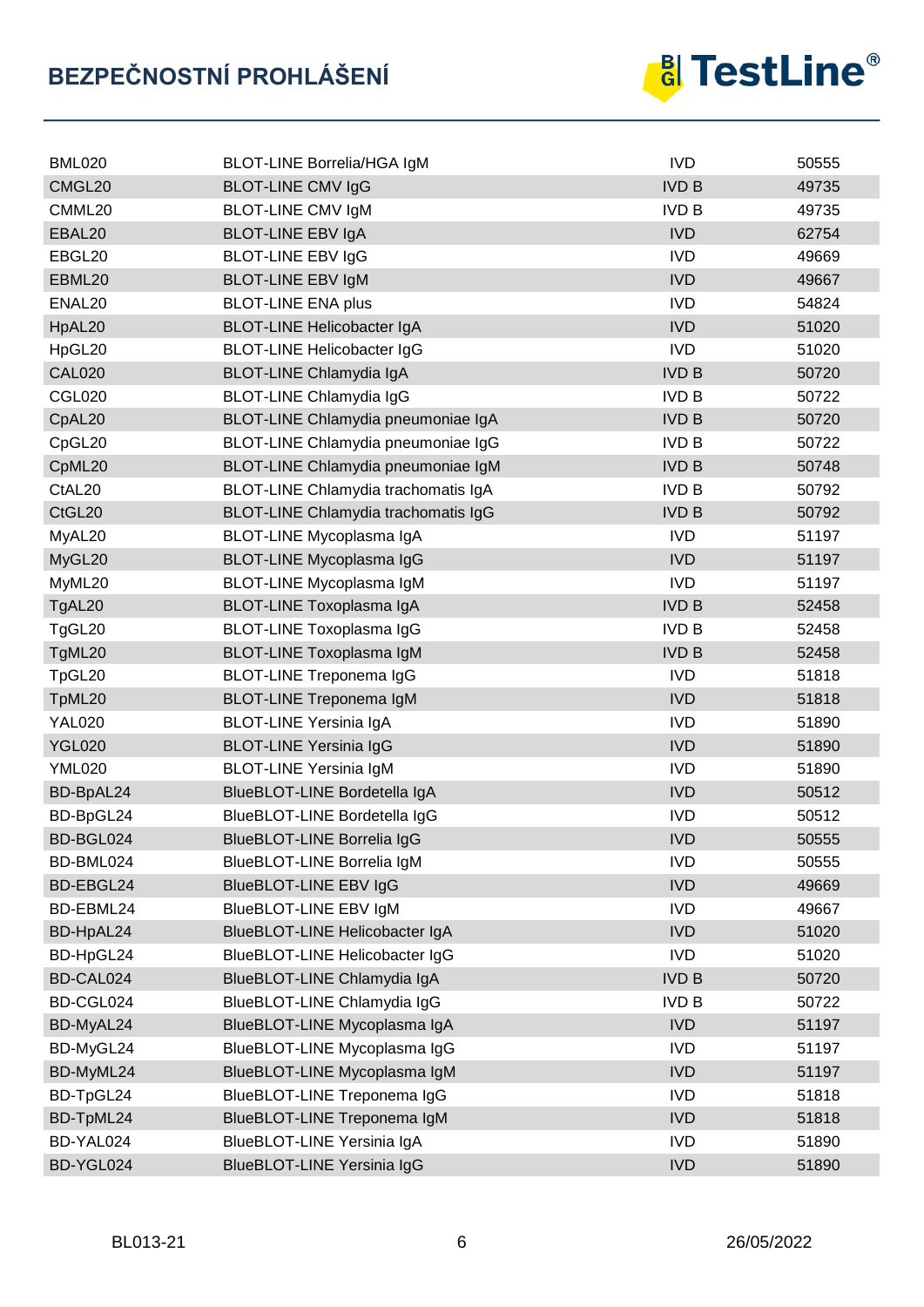

### **HUMÁNNÍ MICROBLOT SOUPRAVY Kat. číslo Název výrobku Klasifikace Kód GMDN** ANAMA96 Microblot-Array ANA IVD 54810 ANApMA96 Microblot-Array ANA plus IVD IVD 54810 BpAMA48 Microblot-Array Bordetella IgA IVE IVD 50512 BpGMA48 Microblot-Array Bordetella IgG<br>
S0512 BpMMA48 Microblot-Array Bordetella IgM **IVD** 50512 BGMA096 Microblot-Array Borrelia IgG **IVD** IVD 50555 BMMA096 Microblot-Array Borrelia IgM IVD 50555 CoVAMA96 Microblot-Array COVID-19 IgA IVD IVD 64867 CoVGMA96 Microblot-Array COVID-19 IgG IVE IVD IVD 64867 CoVMMA96 Microblot-Array COVID-19 IgM IVD 64867 EBAMA96 Microblot-Array EBV IgA IVD NO 100 62754 EBGMA96 Microblot-Array EBV IgG **IVD** 62754 EBMMA96 Microblot-Array EBV IgM **IVD** 62754 HpAMA48 Microblot-Array Helicobacter IgA IVD IVD 51020 HpGMA48 Microblot-Array Helicobacter IgG IVD IVD 51020 CAMA096 Microblot-Array Chlamydia IgA IVD B 50720 CGMA096 Microblot-Array Chlamydia IgG IVD B 50722 MyAMA48 Microblot-Array Mycoplasma IgA **IVD** IVD 51197 MyGMA48 Microblot-Array Mycoplasma IgG **IVD** IVD 51197 MyMMA48 Microblot-Array Mycoplasma IgM **IVD** IVD 51197 YAMA048 Microblot-Array Yersinia IgA IV CONTROLLY NO BEEN IVD 51890 YGMA048 Microblot-Array Yersinia IgG **IVD** IVD 51890

#### **VETERINÁRNÍ ELISA SOUPRAVY**

| Kat. číslo    | Název výrobku            | <b>Klasifikace</b>       | <b>Kód GMDN</b> |
|---------------|--------------------------|--------------------------|-----------------|
| AD0480        | AD Ab ELISA              | $\overline{\phantom{a}}$ |                 |
| <b>BHd480</b> | BHV-1 Ab ELISA           |                          |                 |
| <b>BVD480</b> | <b>BVD-MD IgG ELISA</b>  |                          |                 |
| DBGM96        | Dog EIA Borrelia IgG/IgM |                          | ۰               |
| <b>EBL480</b> | <b>EBLV Ab ELISA</b>     |                          |                 |
| <b>IBR192</b> | IBR-gB ELISA (192)       |                          |                 |
| <b>IPN096</b> | <b>IPNV Ag ELISA</b>     |                          |                 |
| <b>PTB480</b> | PTB Ab ELISA 480         |                          |                 |
| <b>SVC096</b> | SVCV Ag ELISA            | $\overline{\phantom{a}}$ | ٠               |
| <b>VHS096</b> | <b>VHSV Ag ELISA</b>     |                          |                 |

#### **ANTIGENY A KOMPONENTY PRO KFR, AGLUTINACI A MIKROAGLUTINACI**

| <b>Kat.</b> číslo  | Název výrobku                                         | <b>Klasifikace</b> | <b>Kód GMDN</b> |
|--------------------|-------------------------------------------------------|--------------------|-----------------|
| Bp0500             | Barbital buffer for $CF - 5 \times$ conc.             | IVD                | 58208           |
| BppAg5             | Bordetella parapertussis-AR-Ag                        | <b>IVD</b>         | 50511           |
| BppP01             | Bordetella parapertussis-AR-Positive Control Iyophil. | IVD                | 50511           |
| BpeAg5             | Bordetella pertussis-AR-Ag                            | <b>IVD</b>         | 50511           |
| BpeP01             | Bordetella pertussis-AR-Positive Control lyophil.     | IVD                | 50511           |
| KFA <sub>s00</sub> | CF - AMBOCEPTORset (0,5 ml)                           | <b>IVD</b>         | 52448           |